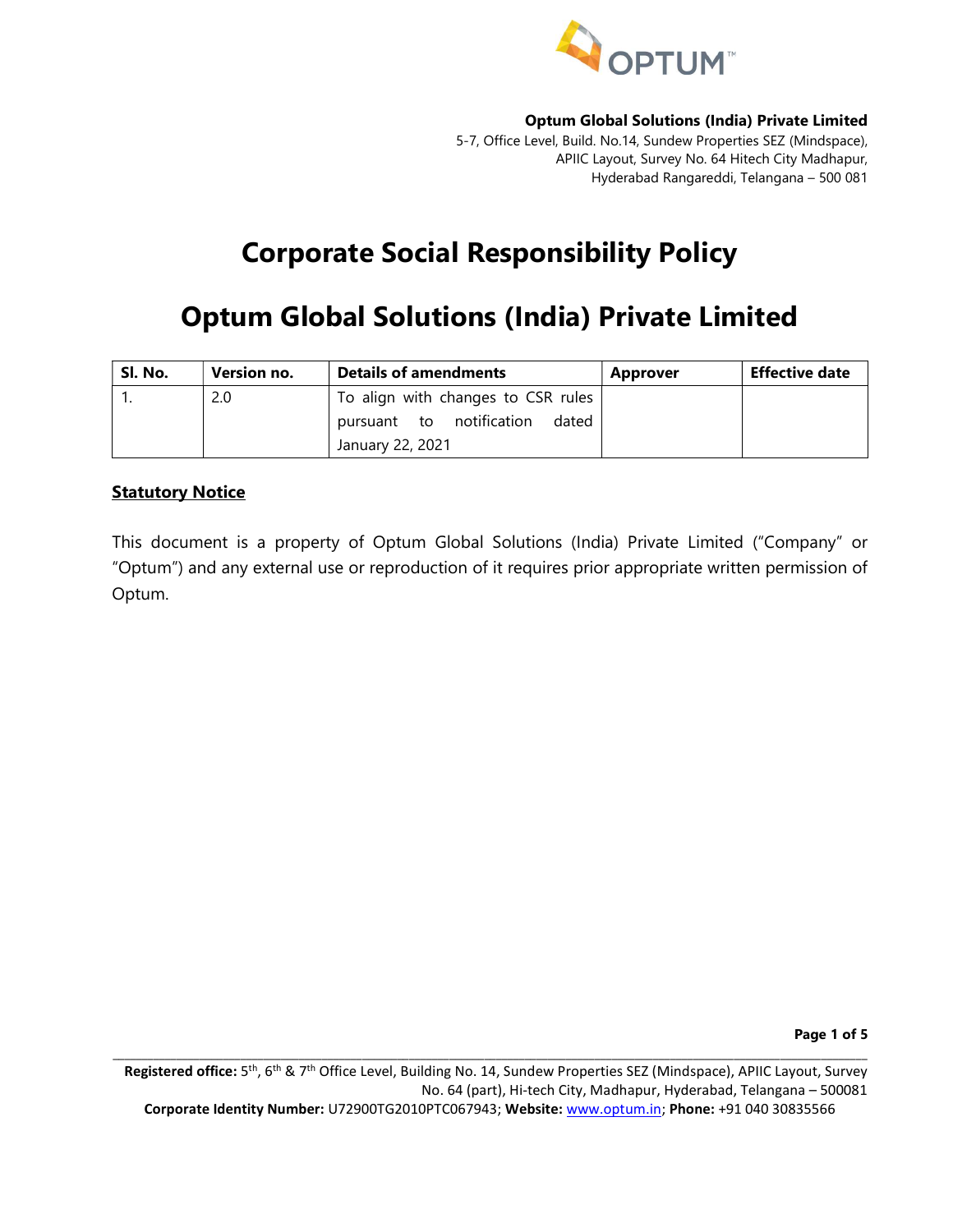

5-7, Office Level, Build. No.14, Sundew Properties SEZ (Mindspace), APIIC Layout, Survey No. 64 Hitech City Madhapur, Hyderabad Rangareddi, Telangana – 500 081

#### Policy Statement

**Optum Global Solutions (India) Private Limited** (hereinafter "Company" or "Optum" or "We") makes every effort to be a good corporate citizen within the communities it operates. We combine our knowledge, experience and passion to improve the health of the communities where we work and live. We are dedicated to investing in a 21st century health workforce that meets the needs of tomorrow and supporting initiatives that improve health quality and outcomes. We are committed to build healthier and better communities and aligning our resources against this mission so that our community giving can be most effective.

In line with the above and the provisions of Section 135 of the Companies Act, 2013 ("Act") read with rules made thereunder, the Company envisages to spend, on an annual basis, two percent of the average net profits made during the three immediately preceding financial years, towards its Corporate Social Responsibility ("CSR") initiatives.

#### **Objective**

In order to attain the objectives outlined in the above policy statement, this policy of the Company ("CSR Policy") lays down guiding principles in undertaking various programs and projects by or on behalf of the Company relating to its CSR initiatives within the meaning of section 135 of the Act, Schedule VII and applicable rules. This policy establishes the scope, goals and funding approval process for CSR initiatives.

## CSR Committee

The Board of Directors of the Company may from time to time constitute a committee to be known as the CSR Committee of the Company, and composition of such a committee must be in compliance with the provisions of Section 135 read with rules made thereunder, as amended from time to time.

## Roles and responsibilities of CSR Committee

The CSR Committee of the Company shall:

Page 2 of 5

Registered office: 5<sup>th</sup>, 6<sup>th</sup> & 7<sup>th</sup> Office Level, Building No. 14, Sundew Properties SEZ (Mindspace), APIIC Layout, Survey No. 64 (part), Hi-tech City, Madhapur, Hyderabad, Telangana – 500081 Corporate Identity Number: U72900TG2010PTC067943; Website: www.optum.in; Phone: +91 040 30835566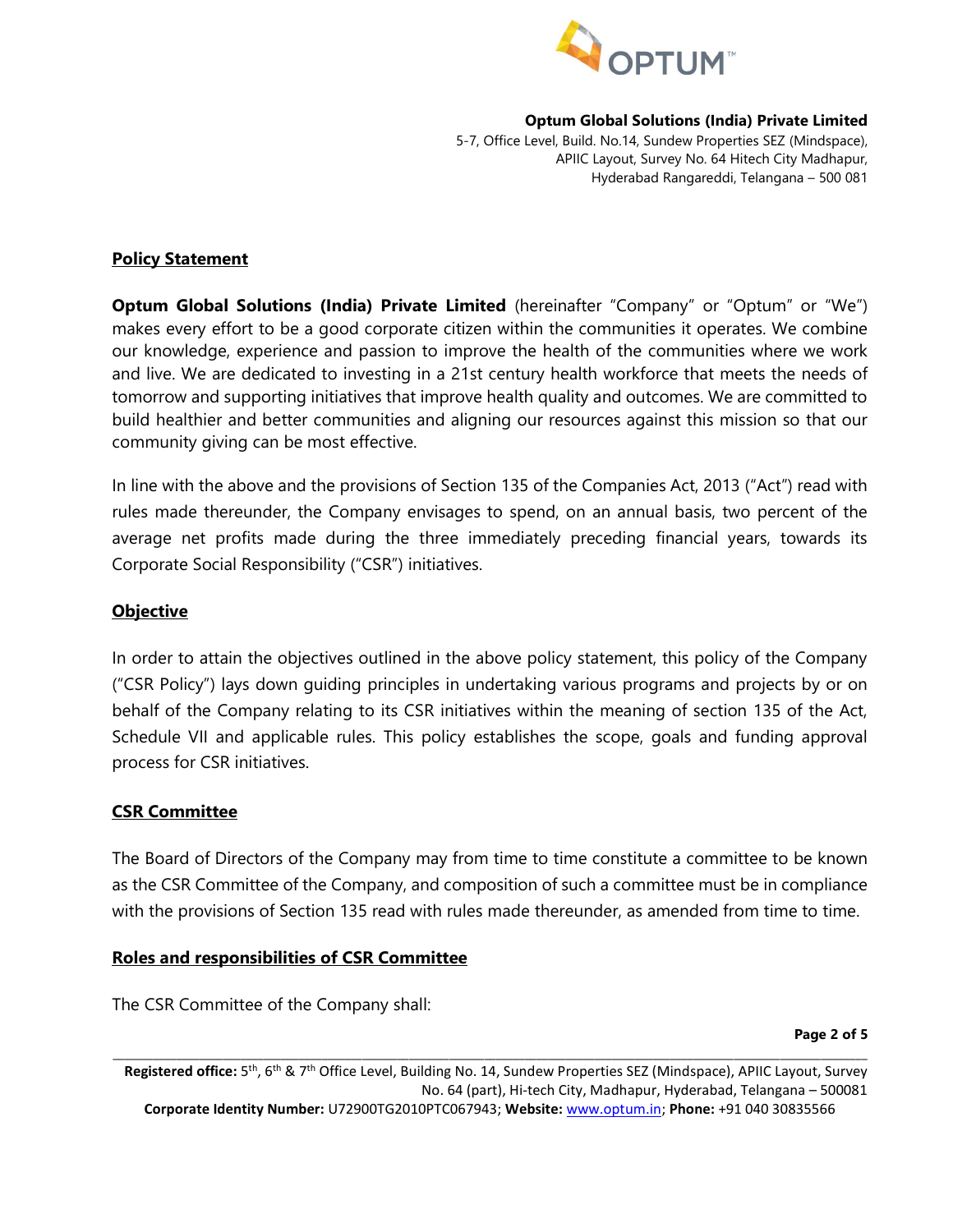

5-7, Office Level, Build. No.14, Sundew Properties SEZ (Mindspace), APIIC Layout, Survey No. 64 Hitech City Madhapur, Hyderabad Rangareddi, Telangana – 500 081

- a. formulate and recommend to the Board, a Corporate Social Responsibility Policy which shall indicate the activities to be undertaken by the company in areas or subject, specified in Schedule VII;
- b. recommend the amount of expenditure to be incurred on the activities referred to in clause (a);
- c. monitor the Corporate Social Responsibility Policy of the company from time to time;
- d. formulate and recommend to the Board an annual action plan; and
- e. carry out any other activity as may be assigned by the Board from time to time.

## Decisions by the CSR Committee

The CSR Committee of the Company may meet at such time(s) and at such interval(s) as it may deem fit to consider and discharge its duties under Section 135 of the Act read with rules made thereunder and the CSR Policy of the Company, and a decision of the Committee may also be taken through a resolution passed in circulation.

Notwithstanding anything contained hereinabove, the CSR Committee must meet, in person or via other permitted modes as the case may be, once every year to consider, approve and recommend to the Board for its approval the annual action plan of proposed CSR initiatives of the Company.

Such meetings including resolution in circulation will be conducted in accordance with the provisions of the Act and secretarial standards with respect to Board meetings specified by the Institute of Company Secretaries of India constituted under section 3 of the Company Secretaries Act, 1980, and approved as such by the Central Government.

## CSR Budget

The minimum annual CSR budget of the Company shall be of such amount as may be specified under the provisions of the Act from time to time.

#### Page 3 of 5

Registered office: 5<sup>th</sup>, 6<sup>th</sup> & 7<sup>th</sup> Office Level, Building No. 14, Sundew Properties SEZ (Mindspace), APIIC Layout, Survey No. 64 (part), Hi-tech City, Madhapur, Hyderabad, Telangana – 500081 Corporate Identity Number: U72900TG2010PTC067943; Website: www.optum.in; Phone: +91 040 30835566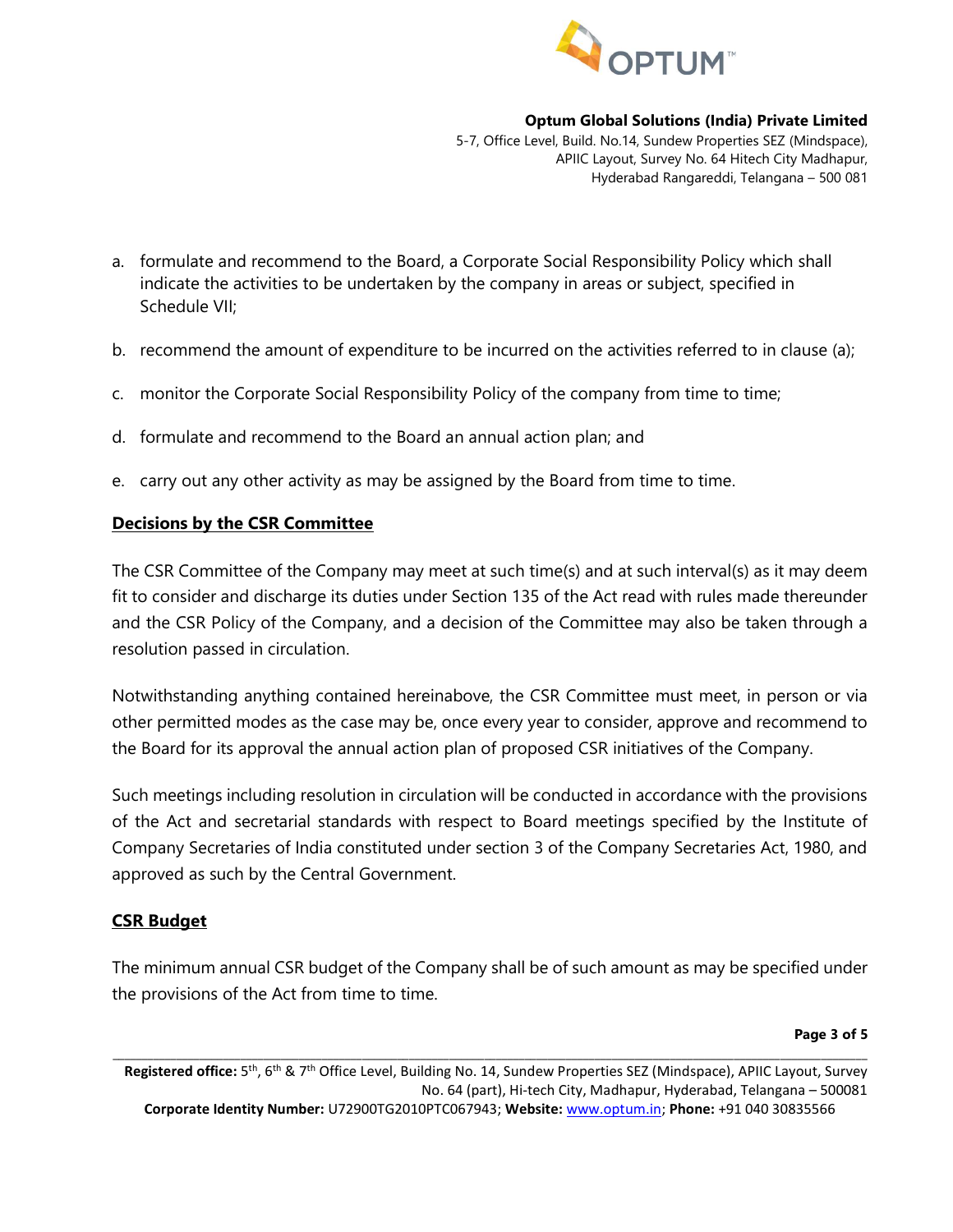

5-7, Office Level, Build. No.14, Sundew Properties SEZ (Mindspace), APIIC Layout, Survey No. 64 Hitech City Madhapur, Hyderabad Rangareddi, Telangana – 500 081

#### Annual Action Plan

CSR Committee shall formulate and recommend to the Board, an annual action plan in pursuance of its CSR policy read with applicable provisions of the Act and rules made thereunder, as amended from time to time. The Board may alter such an annual action plan at any time during the financial year based on the reasonable justification to that effect.

The CSR Committee shall include the following in its annual plan:

- a. list of CSR projects or programmes that are approved to be undertaken in areas or subjects specified in Schedule VII of the Act;
- b. the manner of execution of such projects or programmes as specified in the Act and rules made thereunder;
- c. modalities of utilization of funds and implementation schedules for the projects or programmes;
- d. monitoring and reporting mechanism for the projects or programmes; and
- e. details of need and impact assessment, if any, for the projects undertaken by the Company:

## Areas of CSR initiatives

The Company may undertake any CSR activity permitted under Schedule VII of the Act as amended from time to time, and preference must be given to local area(s) where it operates in.

The Company may also direct its CSR initiatives to one or more specific areas as may be decided from time to time in line with the overall CSR initiative of the parent entity of the Company and or the group.

## CSR implementation

The approved CSR activities of the Company shall be undertaken by the Company itself or through a company established under section 8 of the Act, or a registered public trust or a registered society.

#### Page 4 of 5

Registered office: 5<sup>th</sup>, 6<sup>th</sup> & 7<sup>th</sup> Office Level, Building No. 14, Sundew Properties SEZ (Mindspace), APIIC Layout, Survey No. 64 (part), Hi-tech City, Madhapur, Hyderabad, Telangana – 500081 Corporate Identity Number: U72900TG2010PTC067943; Website: www.optum.in; Phone: +91 040 30835566